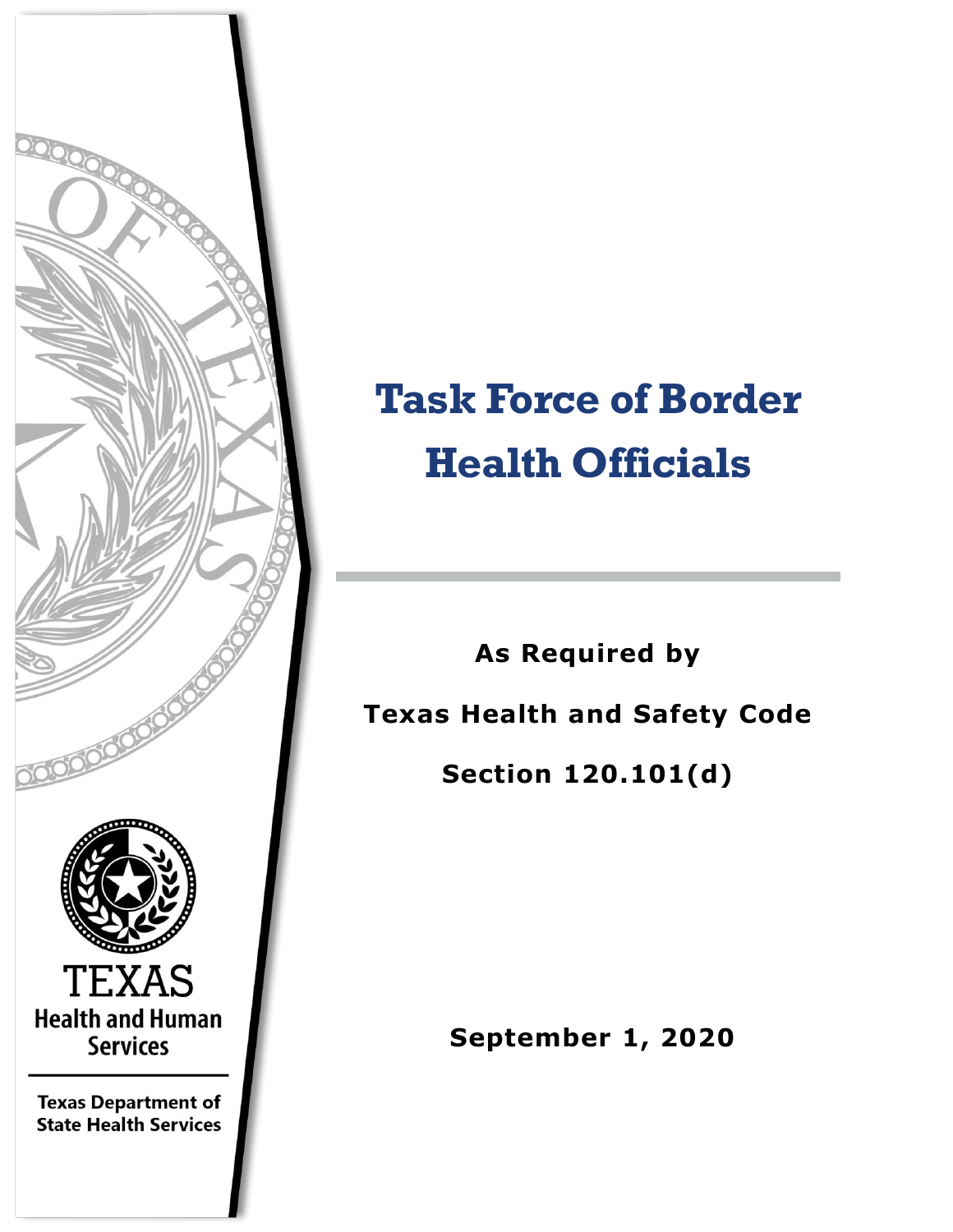## **Table of Contents**

| Appendix A. Members of Task Force of Border Health Officials  A-1 |  |  |  |  |
|-------------------------------------------------------------------|--|--|--|--|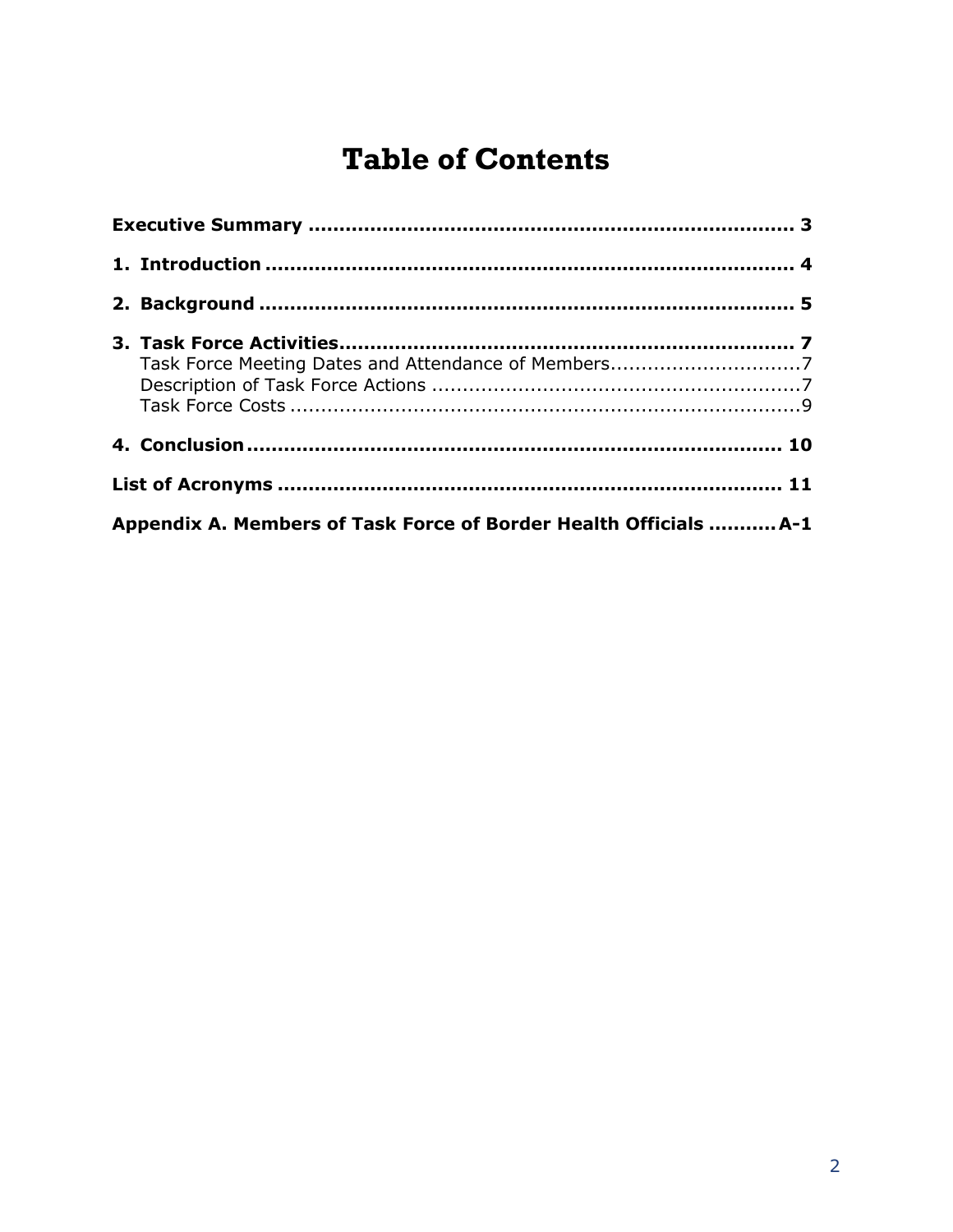#### <span id="page-2-0"></span>**Executive Summary**

The [Texas Health and Safety Code Section 120](https://statutes.capitol.texas.gov/Docs/HS/htm/HS.120.htm) established the Task Force for Border Health Officials (Task Force) to advise border public health-related problems, conditions, challenges, and needs of the border region to the Department of State Health Services (DSHS) Commissioner of Health. Section 120.101(d) requires that the Health and Human Services Commission (HHS) Executive commissioner submit a report detailing the actions taken by the Task Force not later than September 1 of each even-numbered year.

This report was prepared by DSHS to fulfill the legislative requirement and includes actions taken by the Task Force from 2018 to present. In 2018, the Task Force met on February 7, April 13, June 27-28, September 5-6, September 21 and December 7. The Task Force is required to meet at least quarterly each fiscal year and submit a recommendations report to the DSHS Commissioner including a short-term and long-term border plan by November 1 of each even-numbered year. During the 2019 quarterly meetings, the Task Force continued to develop and strengthen the plans on three priority border public health topics: expanding epidemiology and surveillance across all Texas-Mexico border regions, standardizing public health curricula across the border region, and enhanced mosquito vector control and education. Due to the unprecedented COVID-19 pandemic, several planned Task Force meetings did not take place in 2020 as members responded to the emergency in their capacities as local or regional health directors across the border. As a result, the task force recommendations report will be delayed.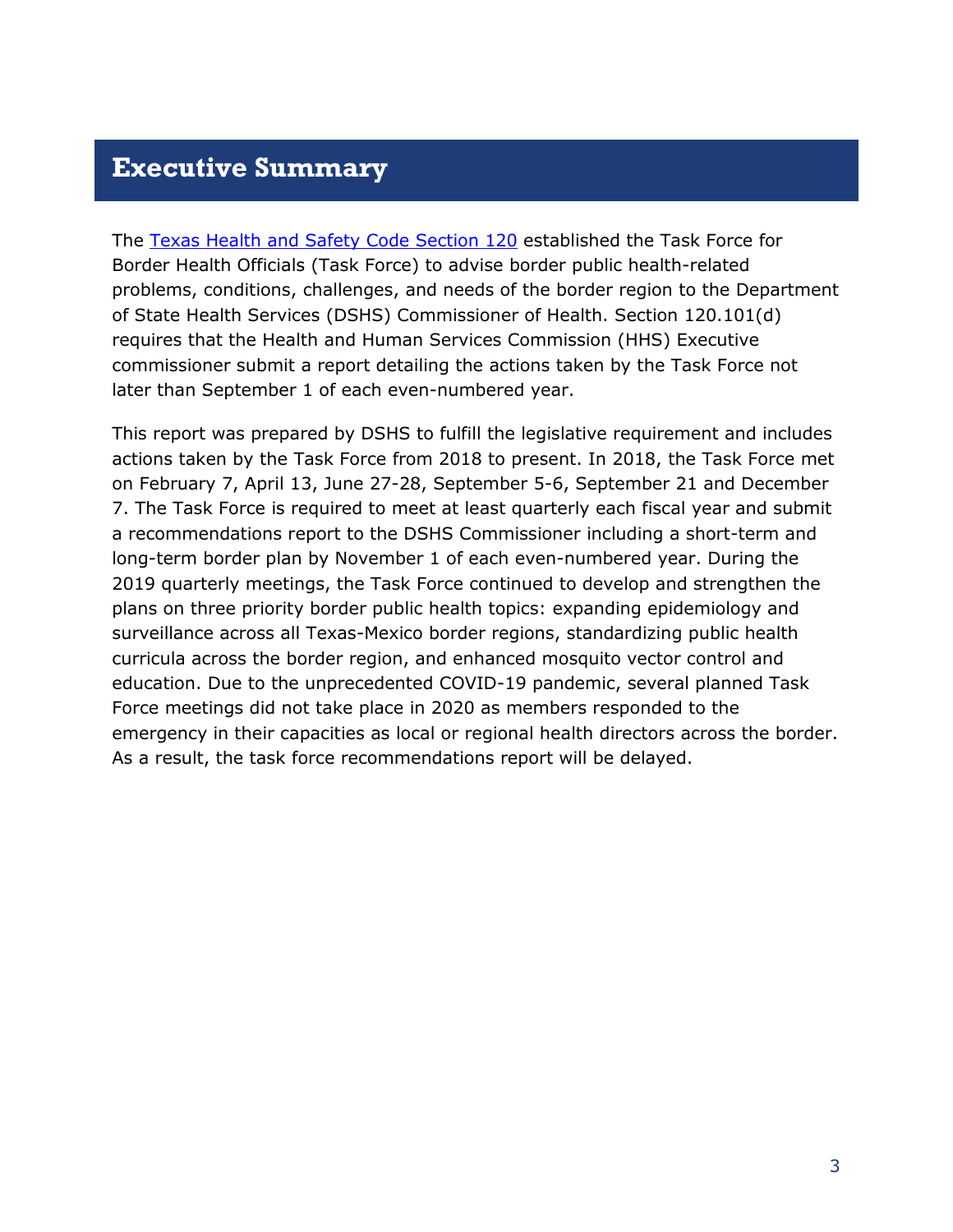#### <span id="page-3-0"></span>**1. Introduction**

The Task Force of Border Health Officials (Task Force) is charged with advising DSHS on major border public health priorities and has met since December of 2017. The Task Force created the following five work groups based on public health needs of the Texas-Mexico border:

- Border Public Health Infrastructure
- Communicable Diseases
- Environmental Health
- Chronic Diseases
- Maternal and Child Health

These border public health priorities include access to health care services, public health infrastructure, disease surveillance, disease control and prevention, and collaboration with local, regional, and state officials on both sides of the border.

The Task Force is statutorily comprised of ten voting and two non-voting members (Appendix A). Seven voting members are defined in the enabling statute as health directors from each municipality in the border region that has a sister-city with Mexico. The DSHS Commissioner named three Public Health Regional Directors as voting members to ensure that the entire border is represented, especially those rural border counties that lack local health departments. The two ex-officio, nonvoting legislative members were appointed by the Lieutenant Governor and the Speaker of the House of Representatives.

In its freshman year, the Task Force developed vision and mission statements and approved bylaws. They defined problem statements and improvement theories for the five border public health priorities listed above. The Office of Border Public Health coordinated bi-monthly meetings, exceeding the quarterly requirement, to ensure the two legislatively-mandated reports were produced. The legislative requirements include:

- HHS Executive Commissioner submit a report detailing the actions taken by the Task Force by September 1 of even-numbered years.
- Task Force submit a recommendations report to the DSHS Commissioner for short-term and long-term border plans by November 1 of even-numbered years.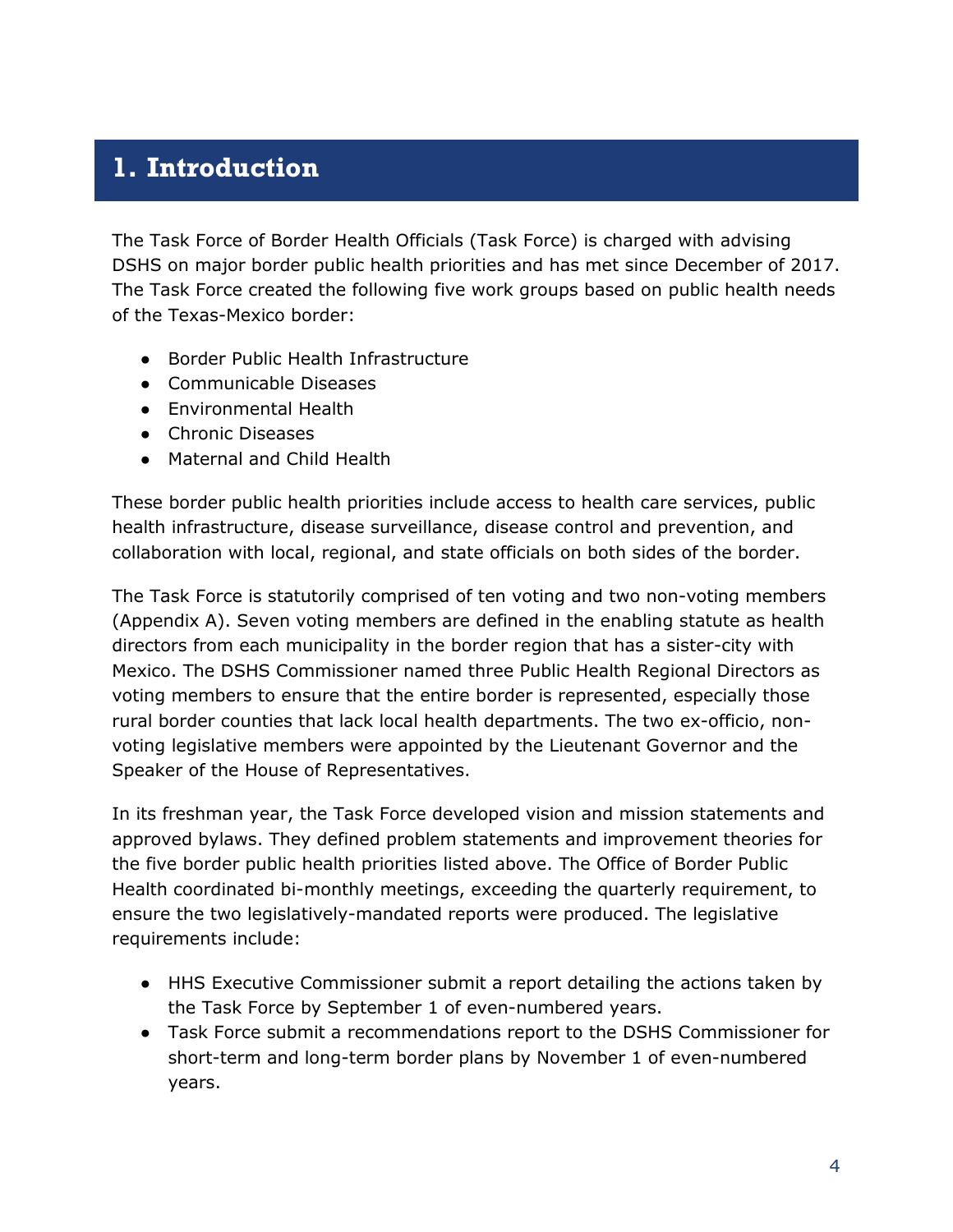## <span id="page-4-0"></span>**2. Background**

The Task Force of Border Health Officials (Task Force) was established as an advisory body to address border public health issues affecting Texans living in the Texas-Mexico border region. It was created by Senate Bill 1680, 85th Legislature, Regular Session, 2017, and is codified in **Texas Health and Safety Code Section** [120.](https://statutes.capitol.texas.gov/Docs/HS/htm/HS.120.htm)

The statute defines the border region as the area consisting of the counties immediately adjacent to the international boundary between the United States and Mexico. The Texas border region extends from the Gulf of Mexico at the southernmost tip of Texas near Brownsville to El Paso, which borders New Mexico. The border region consists of 1,254 miles and includes the following eight sister communities:

- Brownsville Matamoros
- McAllen Reynosa
- Rio Grande City Miguel Alemán and Camargo
- Laredo Nuevo Laredo
- Eagle Pass Piedras Negras
- Del Rio Ciudad Acuña
- Presidio Ojinaga

 $\overline{a}$ 

● El Paso – Ciudad Juárez

The Texas border also is home to two tribal nations, resulting in tri-national communities including the Kickapoo Traditional Tribe of Texas near Eagle Pass and the Ysleta del Sur Pueblo tribe in El Paso.

With a young, growing population, the border region is home to one of the busiest international boundaries in the world. The current border population is more than 2.8 million on the Texas side<sup>1</sup> alone. In the Texas border counties, 87.3 percent of residents are of Latino or Hispanic ethnicity, compared to only 34.7 percent of the

 $1$  The total population of the border counties was calculated from the 2018 Texas Population Projections for 2020, Texas Demographic Center, released July 18, 2019. These are the most recent projections as July 2, 2020. Accessed at <https://demographics.texas.gov/Data/TPEPP/Projections/>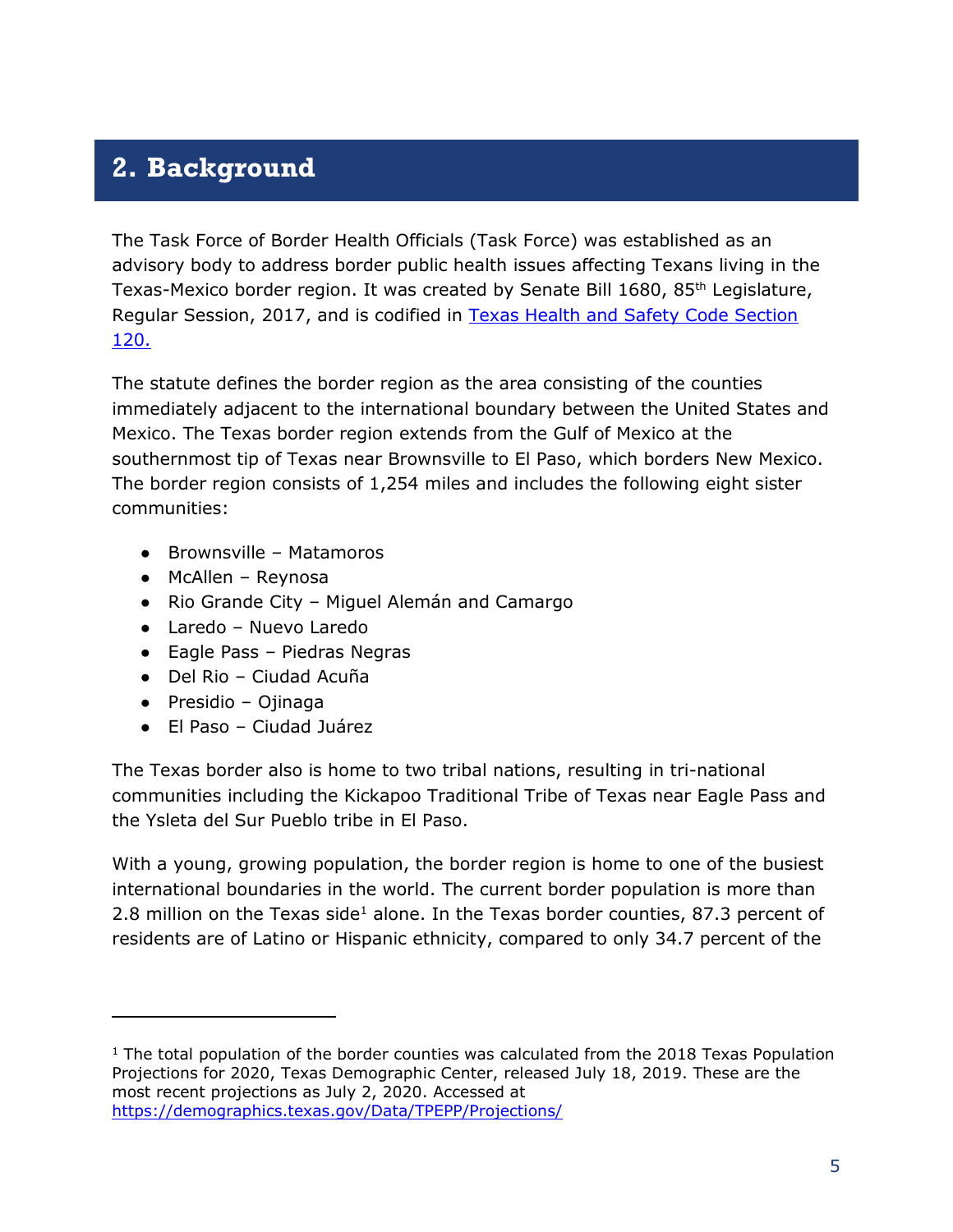residents of Texas non-border counties<sup>2</sup>. The Texas border region has higher rates of poverty (25.3 percent of the Texas border population is in poverty, compared to only 13.7 percent of non-border residents<sup>3</sup>) and low levels of health insurance coverage (35.0 percent of border adults ages 18-64 have no health insurance coverage, compared to only 25.3 percent for non-border adults in the same age range<sup>4</sup>).

Additionally, the Texas border has significant challenges. One critical issue is limited access to primary, preventive, and specialty care. The Texas border is also disproportionately affected by obesity, type 2 diabetes, certain contagious diseases like tuberculosis, and additional public health concerns.

 $\overline{a}$ 

 $2$  The percent of population with Hispanic ethnicity was calculated from the total population and population of Hispanic ethnicity fields in the 2018 Texas Population Projections for 2020, Texas Demographic Center, released July 18, 2019. These are the most recent projections as July 2, 2020. Accessed at <https://demographics.texas.gov/Data/TPEPP/Projections/>

 $3$  The estimate of people of all ages in poverty in border counties was tabulated from county-level poverty and population estimates from the U.S. Census Bureau, Small Area Income and Poverty Estimates (SAIPE) Program. 2018 Estimates. These are the most recent estimates as of July 2, 2020. Accessed at<https://www.census.gov/data-tools/demo/saipe/>

<sup>4</sup> The percent uninsured among adults 18-64 years old in border counties was calculated from county-level estimates of population and persons without insurance from the U.S. Census Bureau, 2018 Small Area Health Insurance Estimates (SAHIE). These are the most recent estimates as of July 2, 2020. Accessed at [https://www.census.gov/data](https://www.census.gov/data-tools/demo/sahie)[tools/demo/sahie](https://www.census.gov/data-tools/demo/sahie)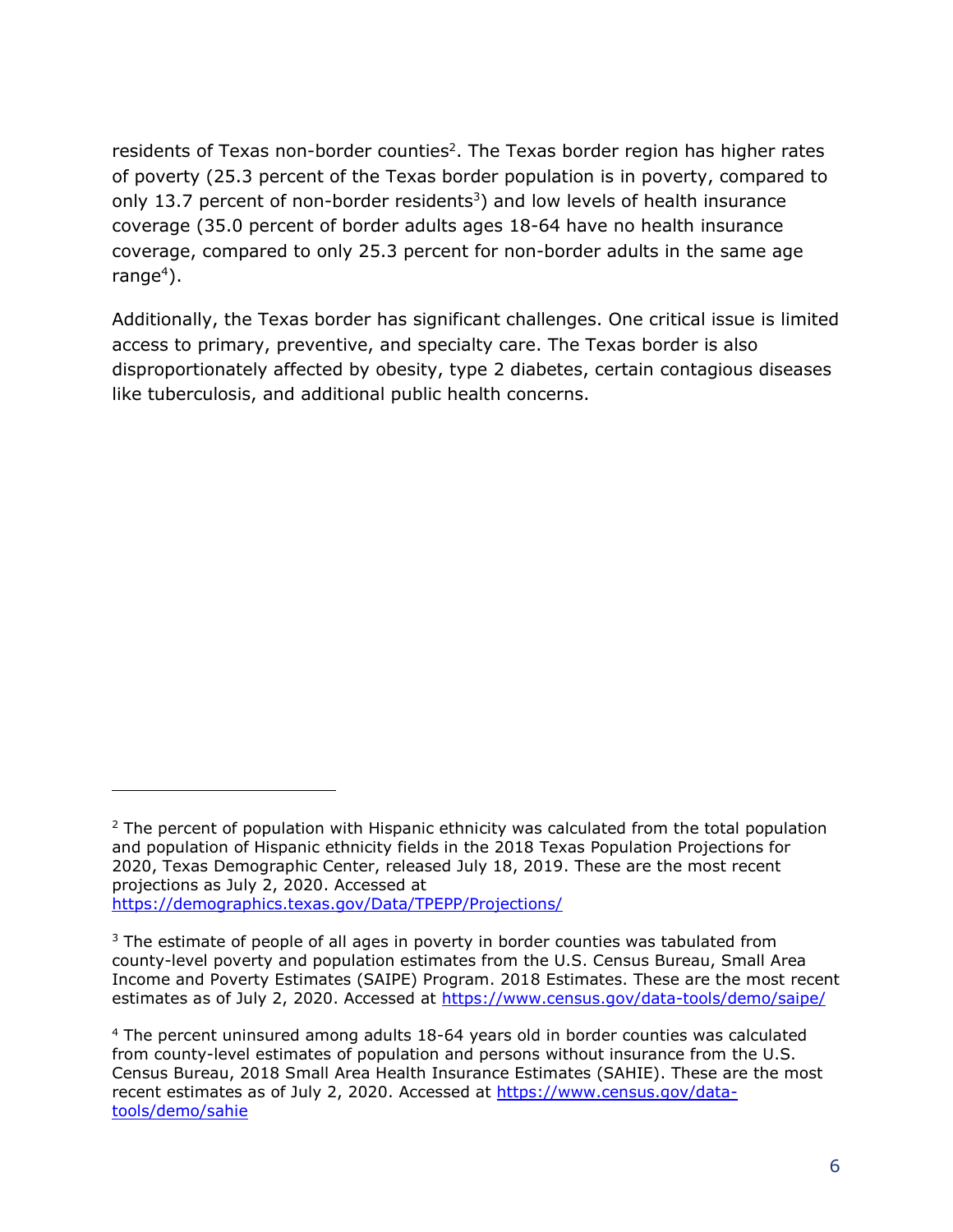## <span id="page-6-0"></span>**3. Task Force Activities**

## <span id="page-6-1"></span>**Task Force Meeting Dates and Attendance of Members**

| Date               | <b>Attendance</b>                                                             | Quorum |
|--------------------|-------------------------------------------------------------------------------|--------|
| March 8, 2019      | Nine of twelve members participated in person                                 | Yes    |
| June 7, 2019       | Six of twelve members participated in person                                  | Yes    |
| September 13, 2019 | Six of twelve members participated in person                                  | Yes    |
| December 13, 2019  | Eight of twelve members participated in person<br>and two via conference call | Yes    |
| February 20, 2020  | Seven of twelve members participated in<br>person and two via conference call | Yes    |
| May 7-8, 2020      | Cancelled due to COVID-19 Response                                            |        |
| June 18-19, 2020   | Cancelled due to COVID-19 Response                                            |        |
| August 27-28, 2020 | Cancelled due to COVID-19 Response                                            |        |
| September 15-16    | Pending                                                                       |        |
| December 3-4       | Pending                                                                       |        |

Please note that there was one vacancy on the Task Force for all of 2018 and most of 2019. It was filled in the fall of 2019. Additionally, two members retired in May 2020 (Mr. Robert Resendes, El Paso and Dr. Hector Gonzalez, Laredo).

#### <span id="page-6-2"></span>**Description of Task Force Actions**

The Task Force is proud of its vision and mission:

- Vision: A Healthy and Equitable Border Community
- Mission: To identify and raise awareness of health issues impacting border communities and establish policy priorities to enhance border public health, creating a healthy binational community.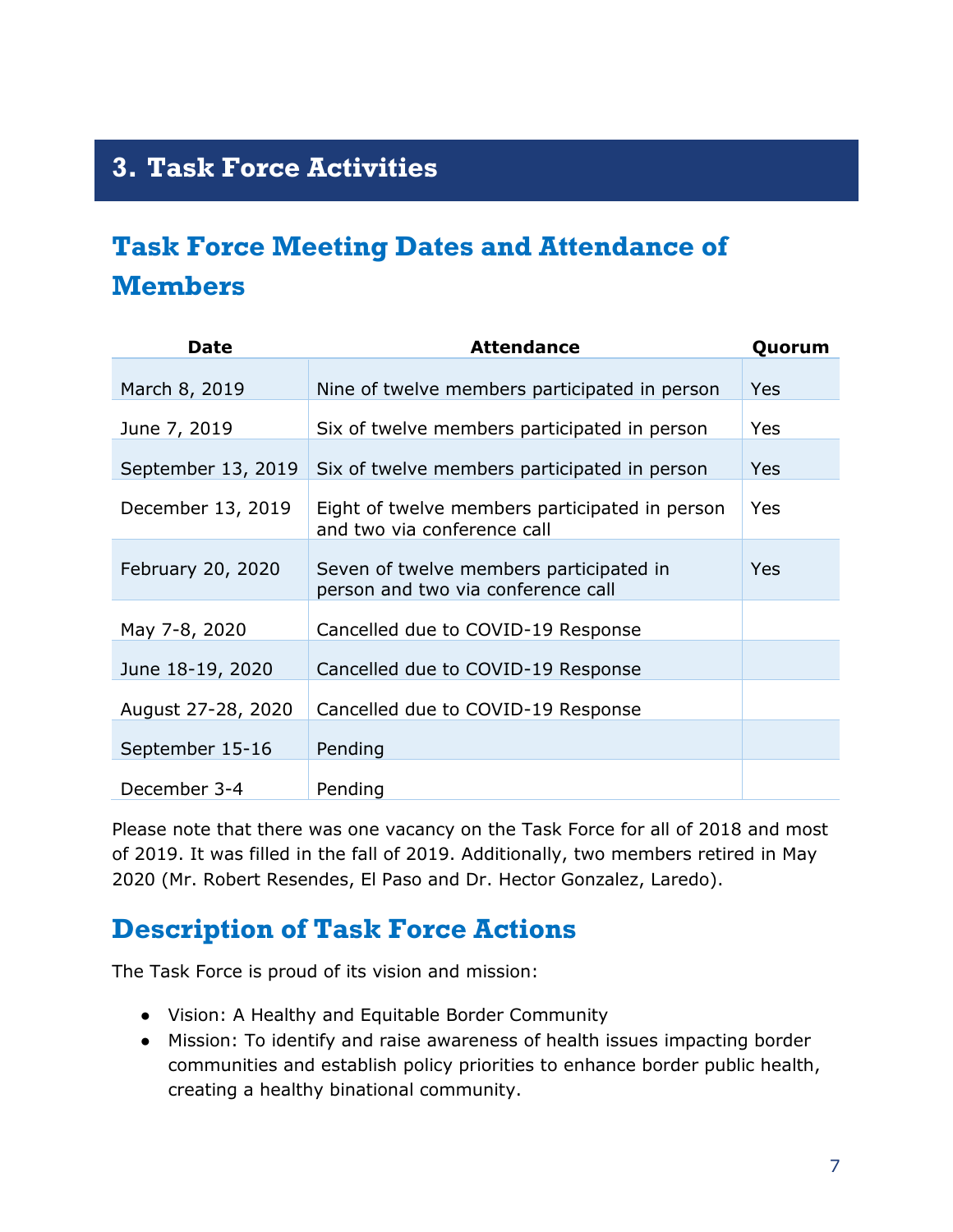The Task force met quarterly in 2019 as required by statute. In 2020, they planned to meet quarterly to focus on border-wide short and long-term initiatives. However, the unforeseen response to COVID-19 has taken precedence, as each Task Force member is a local or regional health director working collaboratively with other entities, including emergency operation centers. The COVID-19 response led to the cancellation of recent meetings with future meetings pending until further notice. The goal of the Task Force was to meet by subcommittees this year to produce recommendations for the November 1, 2020 Report. Because several subcommittees meet simultaneously, virtual public meetings are not practical. For these reasons, the November 1, 2020 report will be delayed.

The September 1, 2018 and November 1, 2018 legislative reports were submitted on time. The Task Force met quarterly in 2019 and continued to develop and strengthen the plans on three priority border public health topics. At the December 13, 2019 meeting, David Gruber, Associate Commissioner for Regional and Local Health Operations, announced Chair Guajardo and Vice Chair Gonzalez would continue in their roles for the next two years, as supported by the Task Force bylaws. However, Dr. Gonzalez of Laredo retired shortly thereafter, and the Vice Chair position has yet to be filled.

In response to Task Force recommendations, DSHS initiated three plans of action to benefit public health throughout the border region. To date, three projects have been developed to strengthen border public health.

- 1. As part of the Epidemiology and Laboratory Capacity (ELC) grant, the Border Infectious Disease (BIDS) funds enhanced epidemiology and surveillance in US-Mexico border states. In recent years, the BIDS project has only been active in DSHS Public Health Region 9/10. Increased funding starting in 2019 is allowing Texas to expand the BIDS project border-wide. This supports Binational Epidemiological & Surveillance Teams (BEST) as well as sister-city binational health councils to improve the exchange of health data/information with Mexico.
- 2. DSHS Office of Border Health (OBPH) established a Border Community Health Worker/Promotores Training Center in 2017. The goal is to provide continuing education units to community health workers and promotores in border regions and address training considerations received from the Task Force. In 2019, OBPH hired the first Community Based Healthy Border Project Coordinator to standardize curricula across the border region to support public health themes. The position has been filled again with a start date of August 17, 2020.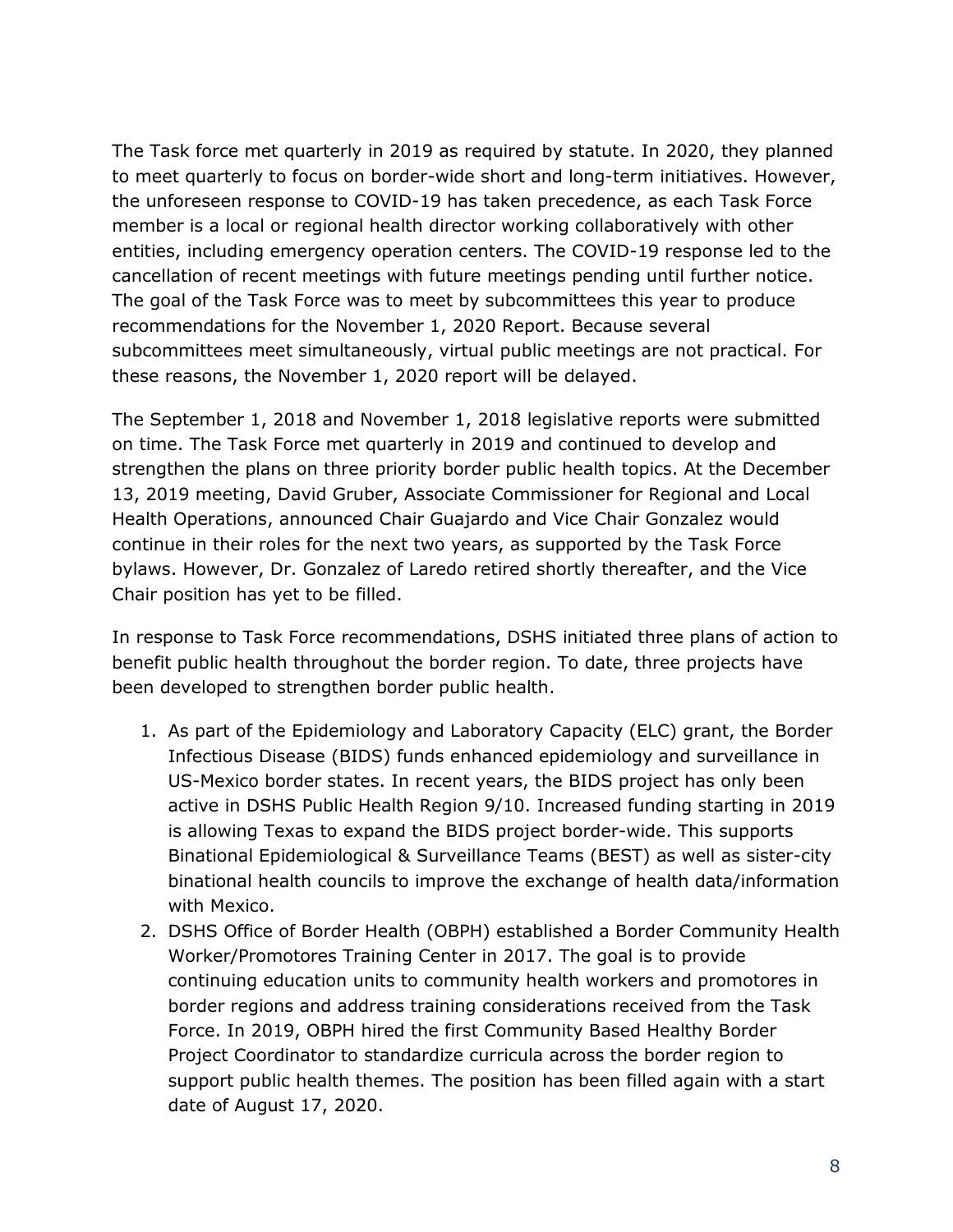3. Mosquito surveillance and insecticide resistance testing supports local public health departments through training and enhanced surveillance. This is done in partnership with The University of Texas Rio Grande Valley (UTRGV) and other border partners. This project also fosters community awareness and education for mosquito vector control in border communities.

The Task Force continues to support the three projects listed above as well as other OBPH efforts to engage with border communities to improve border public health. Furthermore, most Task Force members are leaders in their respective binational health councils, which also support BEST teams to enhance binational communication, coordination, and collaboration with our Mexican counterparts. This furthers the mission of a healthy binational community.

Part A of the Environmental Health Recommendation of the November 1, 2018 Report influenced elements of S.B. 1312 of the 86<sup>th</sup> Texas Legislative Session. This may affect how the Texas Department of Agriculture treats non-commercial applicator license requirements as well as its training and testing. There is also potential for improving DSHS' regional rapid response plans, which will enhance community resiliency after natural disasters and vector-borne disease outbreaks.

## <span id="page-8-0"></span>**Task Force Costs**

The only costs associated with the Task Force were related to DSHS administrative support regarding meeting preparation, planning, research and data collection, and follow-up support.

These duties were conducted by existing staff.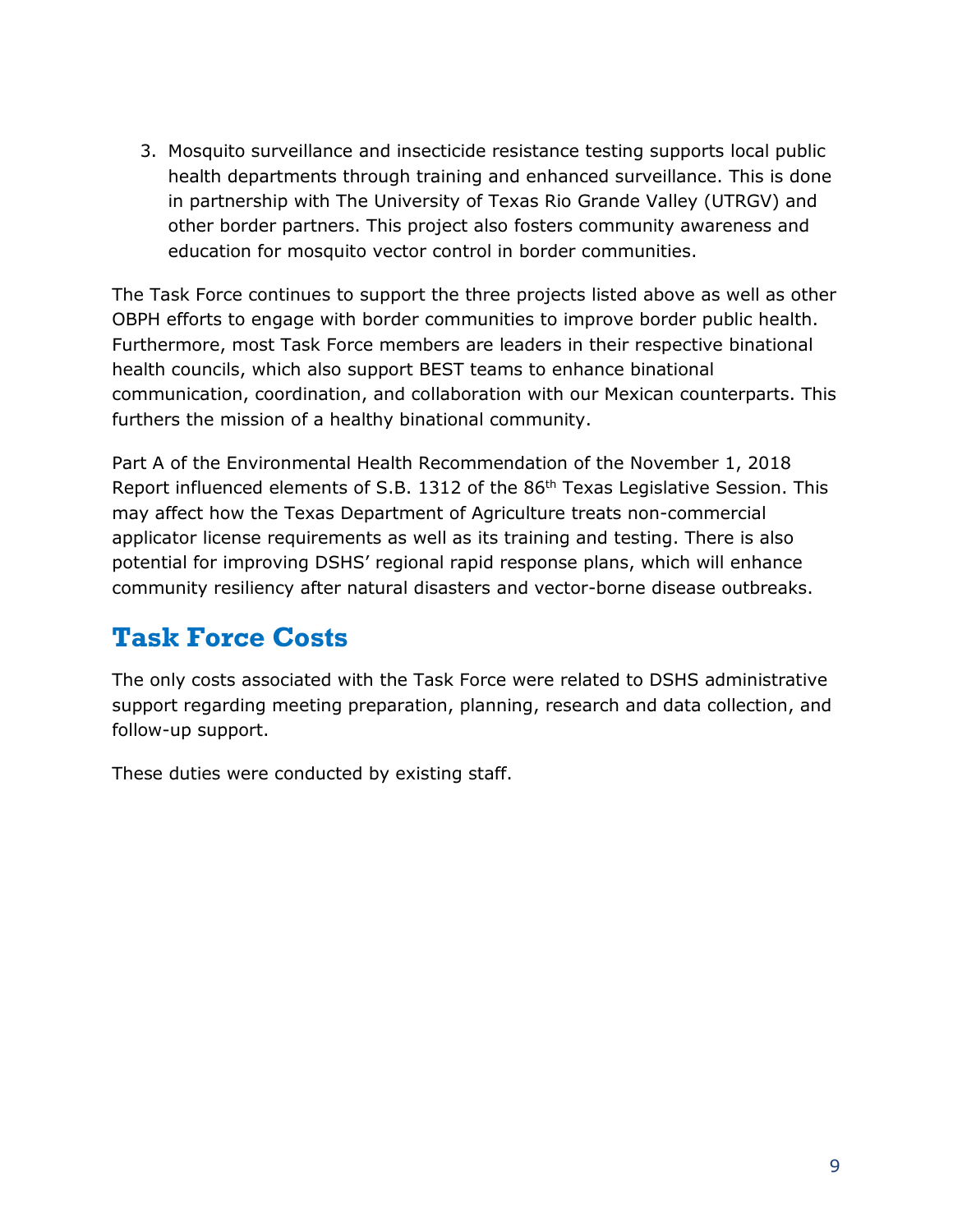## <span id="page-9-0"></span>**4. Conclusion**

The Task Force has reviewed public health data and issues affecting Texas border residents and continues to work to develop a recommendations report for shortand long-term plans for submission to the DSHS Commissioner. Statute dictates that such a report be submitted by November 1, 2020. Due to the COVID-19 response, an extension for this report has been requested.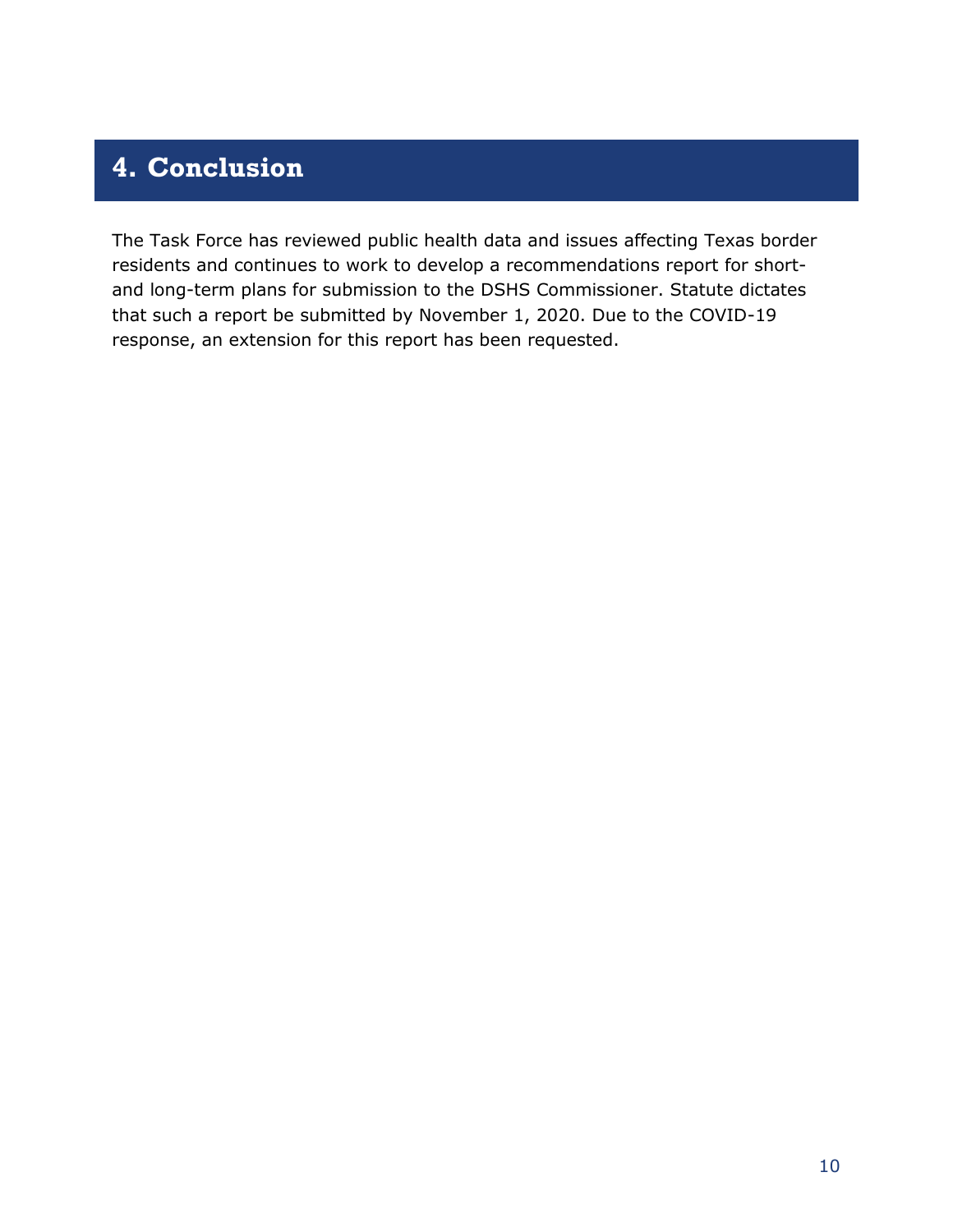## **List of Acronyms**

<span id="page-10-0"></span>

| <b>Acronym</b> | <b>Full Name</b>                                                             |
|----------------|------------------------------------------------------------------------------|
| <b>BEST</b>    | Binational Epidemiological & Surveillance Teams                              |
| <b>BIDS</b>    | Binational Epidemiological & Surveillance Teams Border<br>Infectious Disease |
| <b>DSHS</b>    | Department of State Health Services                                          |
| FI C           | Epidemiology and Laboratory Capacity                                         |
| <b>HHS</b>     | Health and Human Services System                                             |
| OBPH           | Office of Border Health                                                      |